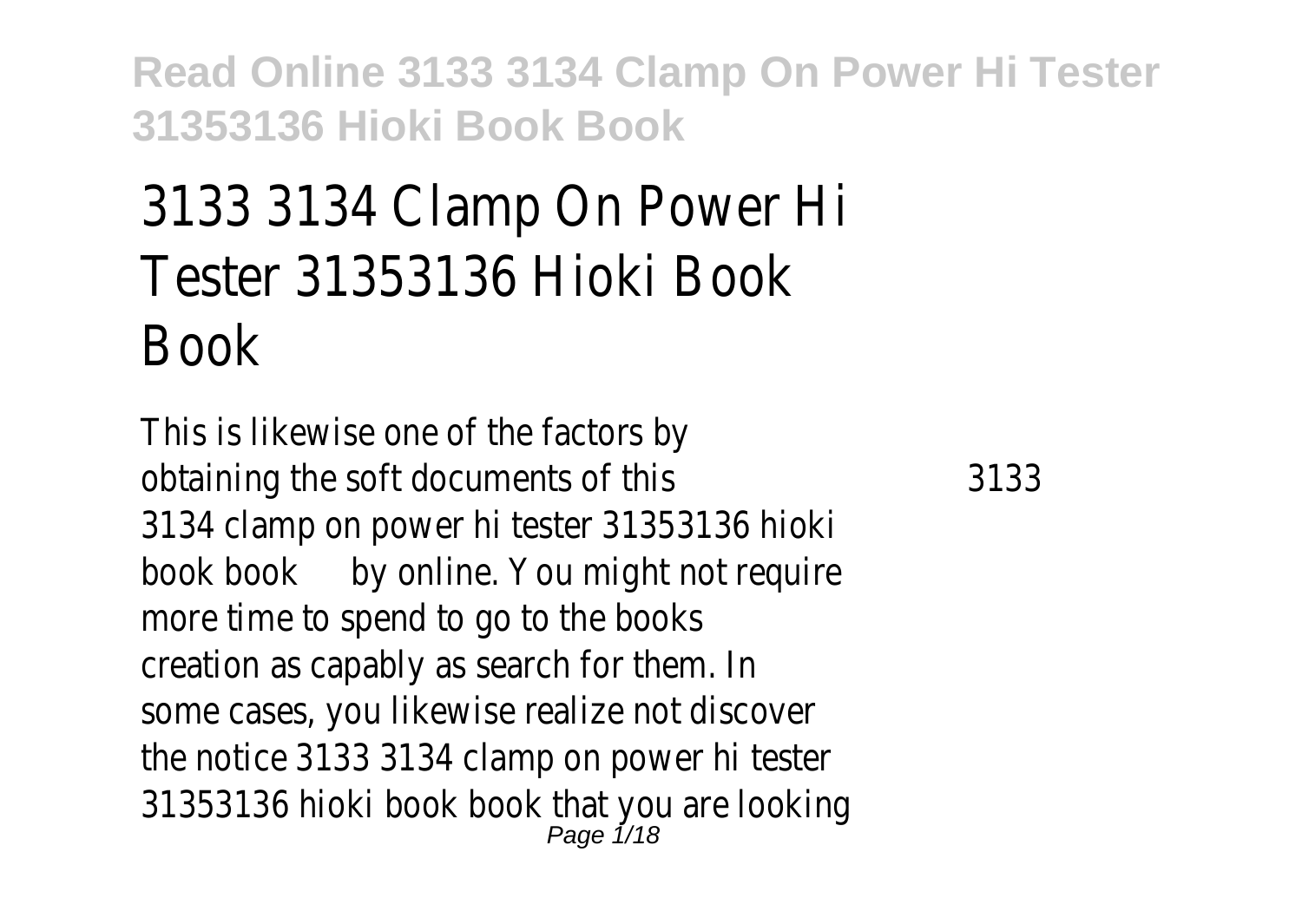for. It will no question squander the time.

However below, in imitation of you visit this web page, it will be consequently extremely simple to acquire as skillfully as download lead 3133 3134 clamp on power hi tester 31353136 hioki book book

It will not take on many epoch as we run by before. You can complete it even though feat something else at home and even in your workplace. for that reason easy! So, are you question? Just exercise just what we have the funds for below as without difficulty as Page 2/18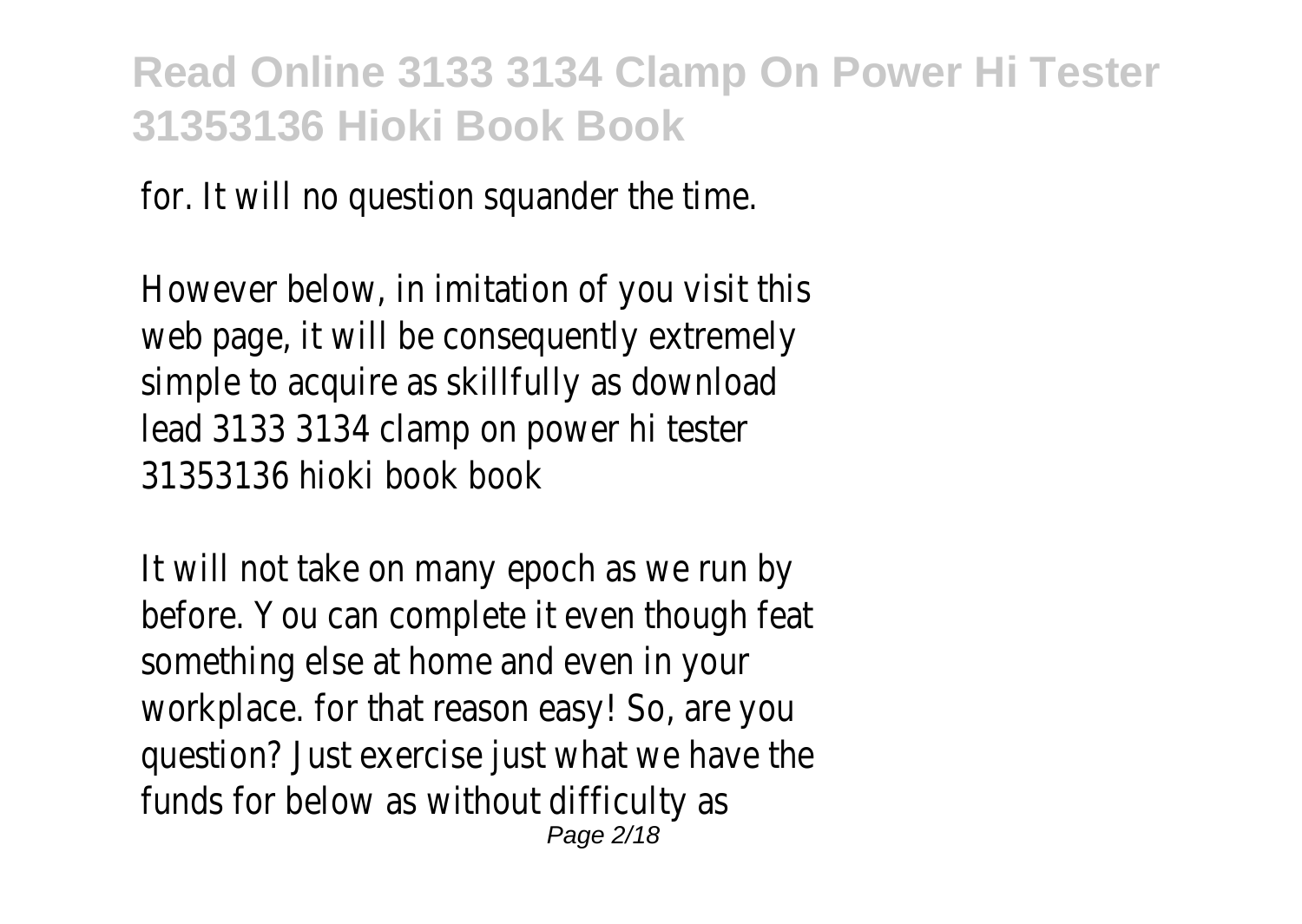evaluation 3133 3134 clamp on power hi tester 31353136 hioki book book what you behind to read!

You can browse the library by category (of which there are hundreds), by most popular (which means total download count), by latest (which means date of upload), or by random (which is a great way to find new material to read).

PNP Silicon 2N3133 — 2N3134 Epitaxial Page 3/18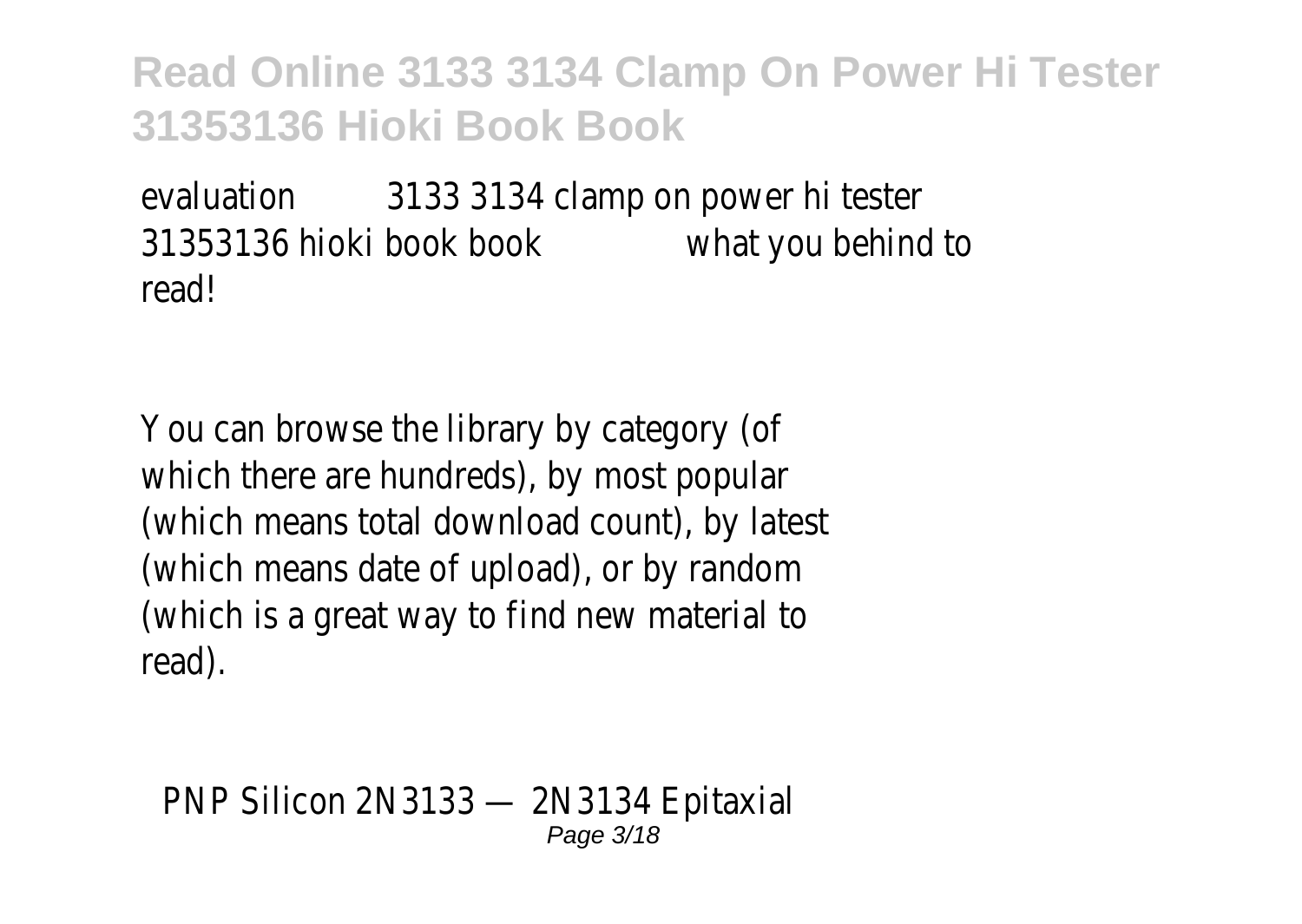#### **Transistors**

The movement. The Poljot 3133 MakTime is a 23 jewel, cam controlled, chronograph, coulisse lever system movement operating at 3 Hz (21,600 vph).). It has a running second dial at the 9 o'clock position, a 30 minute counter sub-dial at 3 o'clock, and a sweep second counter mounted centrally along with the timekeeping minute and hour hands.

3133 3134 Clamp On Power 3133-01: CLAMP ON POWER HITESTER  $\times \times \times 12$ months ? 12 months: 1990-07-06: 3134: CLAMP Page 4/18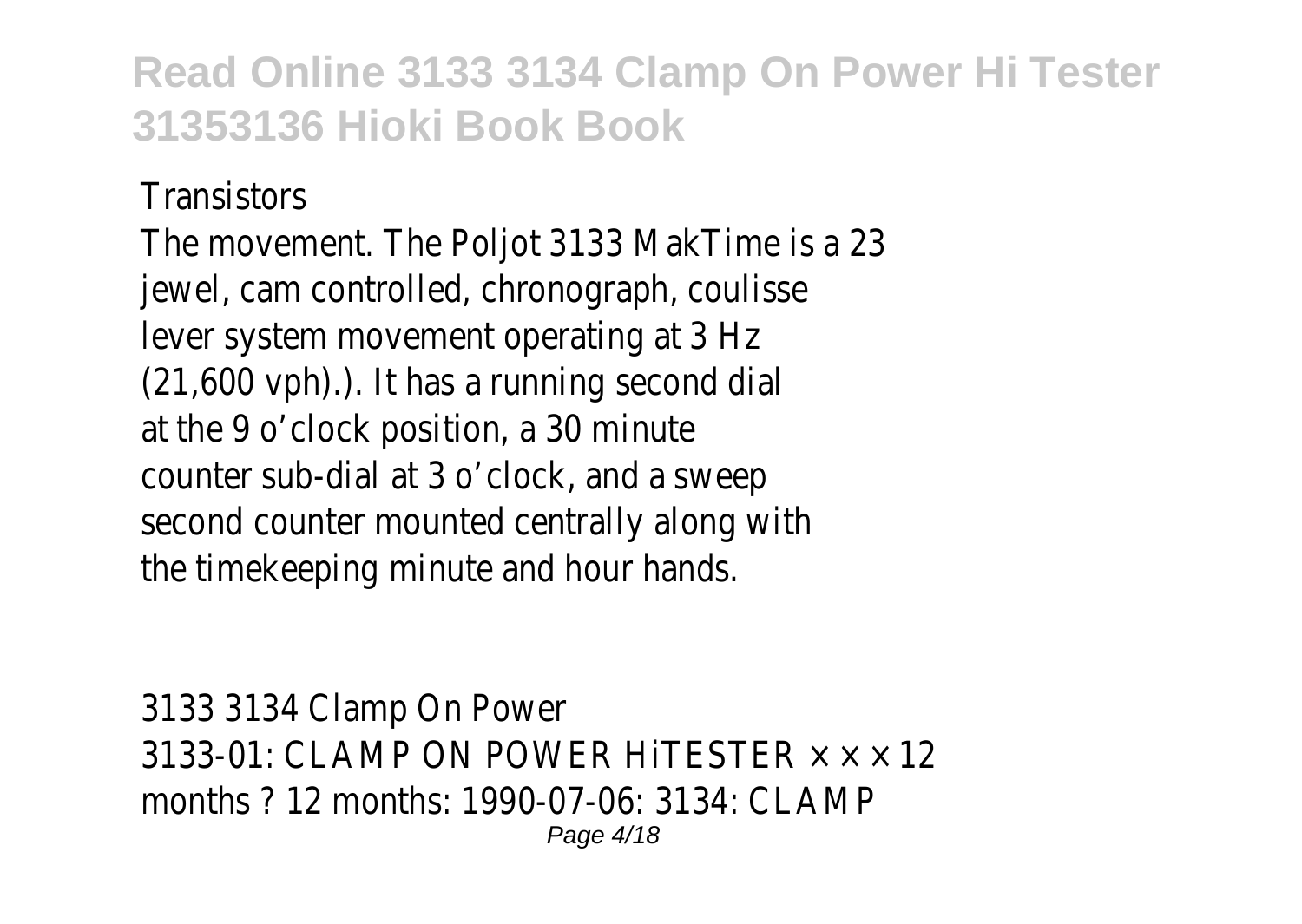ON POWER HiTESTER ...

Triumph 1200XC & XE Headpipe without catalitic converter A load cell is a force sensing module - a carefully designed metal structure, with small elements called strain gauges mounted in precise locations on the structure. Load cells are designed to measure a specific force, and ignore other forces being applie

Pipe Clamps - Multifix Bury Title 35-A, §3134 Long-range plan. 2. Hearing and decision. The commission shall set down Page 5/18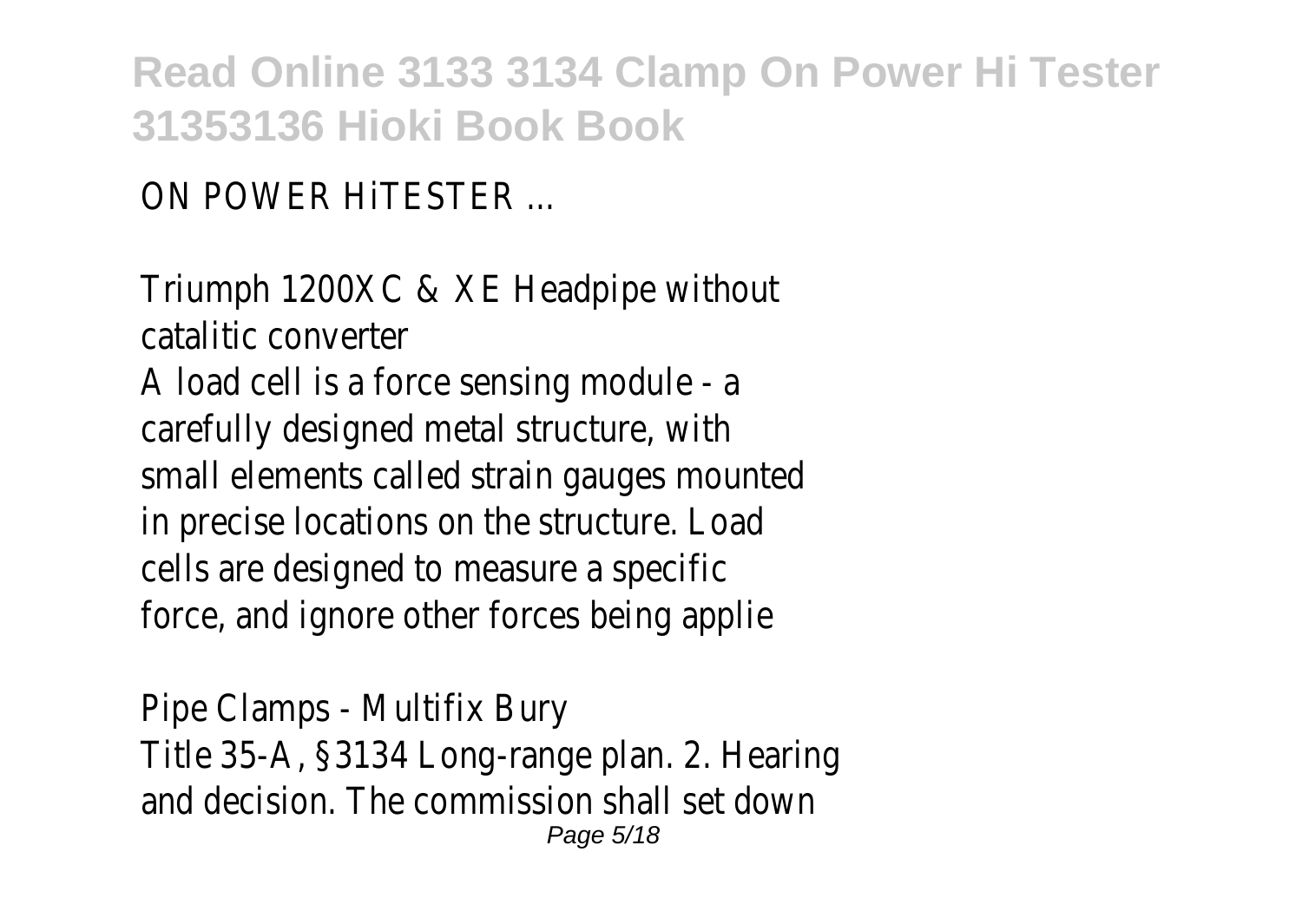for public hearing each long-range plan filed in accordance with subsection 1. Notice of the hearing and opportunity to intervene must be provided in accordance with the Maine Administrative Procedure Act, Title 5, chapter 375, and the commission's rules of practice and procedure.

scotty | No. 3134 Locking Plates Biomass power, as a sort of new energy generation, typically of lower carbon and better environmental protection, has a significant potential for development. Based on PMBOK's five process groups, this paper Page 6/18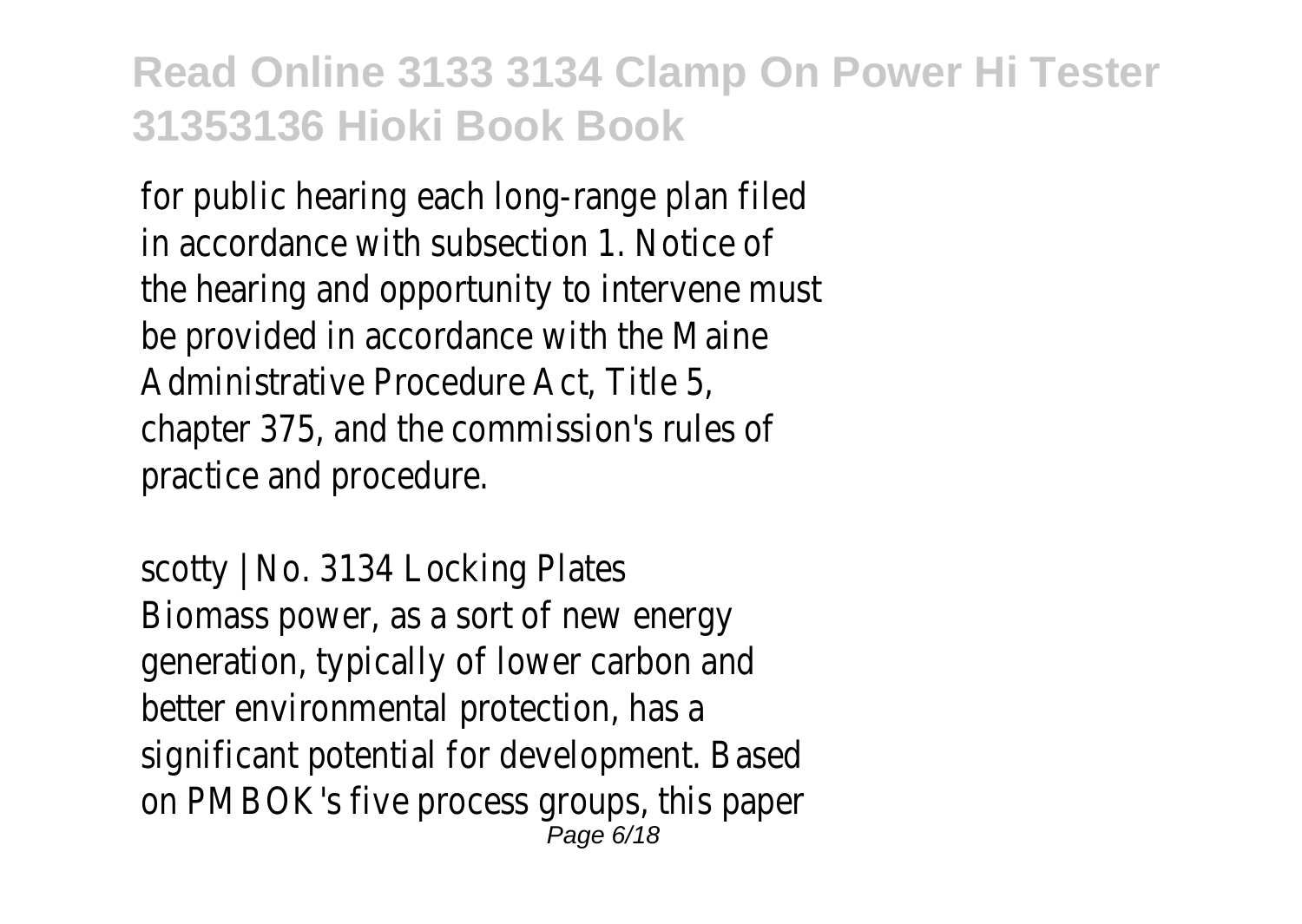mainly discussed the construction of material procurement system, and the involved issues arousing high attention.

Power Charm Bracelet #3133 - Sun Spirit Gems Stainless steel Headpipe Triumph without catalitic converter 1200 XC / XE If you want to reduce the heat of the exhaust in the XC / XE 1200 models and significantly increase the performance and power of your Triumph we recommend this product, the engine will thank you '... and your right leg will be' safe :) These collectors, made of stainless steel, completely interchangeable with the stock ... Page 7/18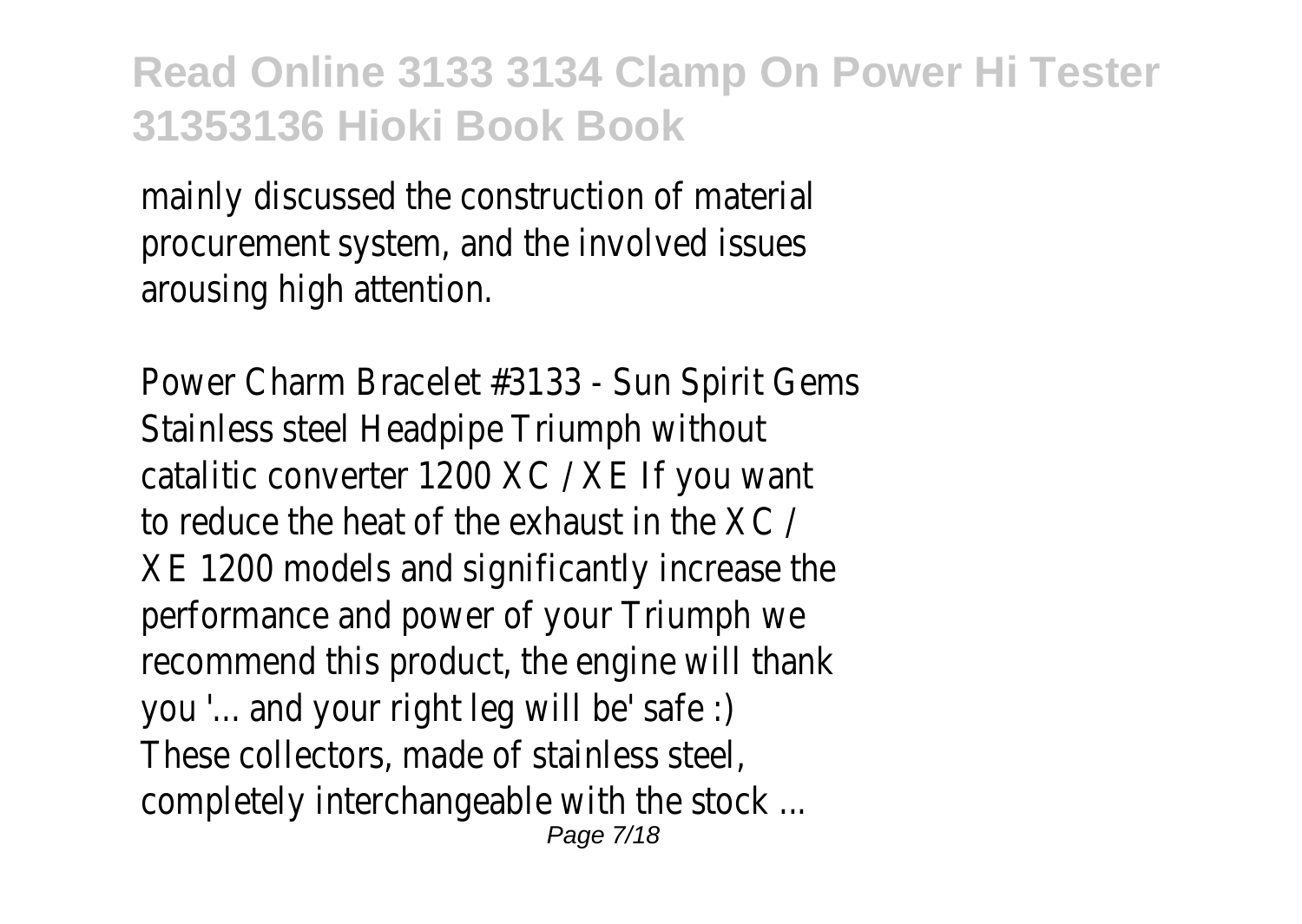#3133 CT - .062 Power Connector Pin & Socket Crimp Tool ...

COD. 3133+3134+2xU021DX. € 1140.00 + VAT delivery costs not included quantity. Buy. Models ... the heat of the exhaust is significantly reduced and the performance and power of your Triumph will drive you crazy! The engine will thank you ' ... COD. 3134. 375,00 € + VAT ...

Celestica???????????2013 TCOO???? Axial clamp seals . Sealing and spacing washers . Hydraulic seals . General technical Page 8/18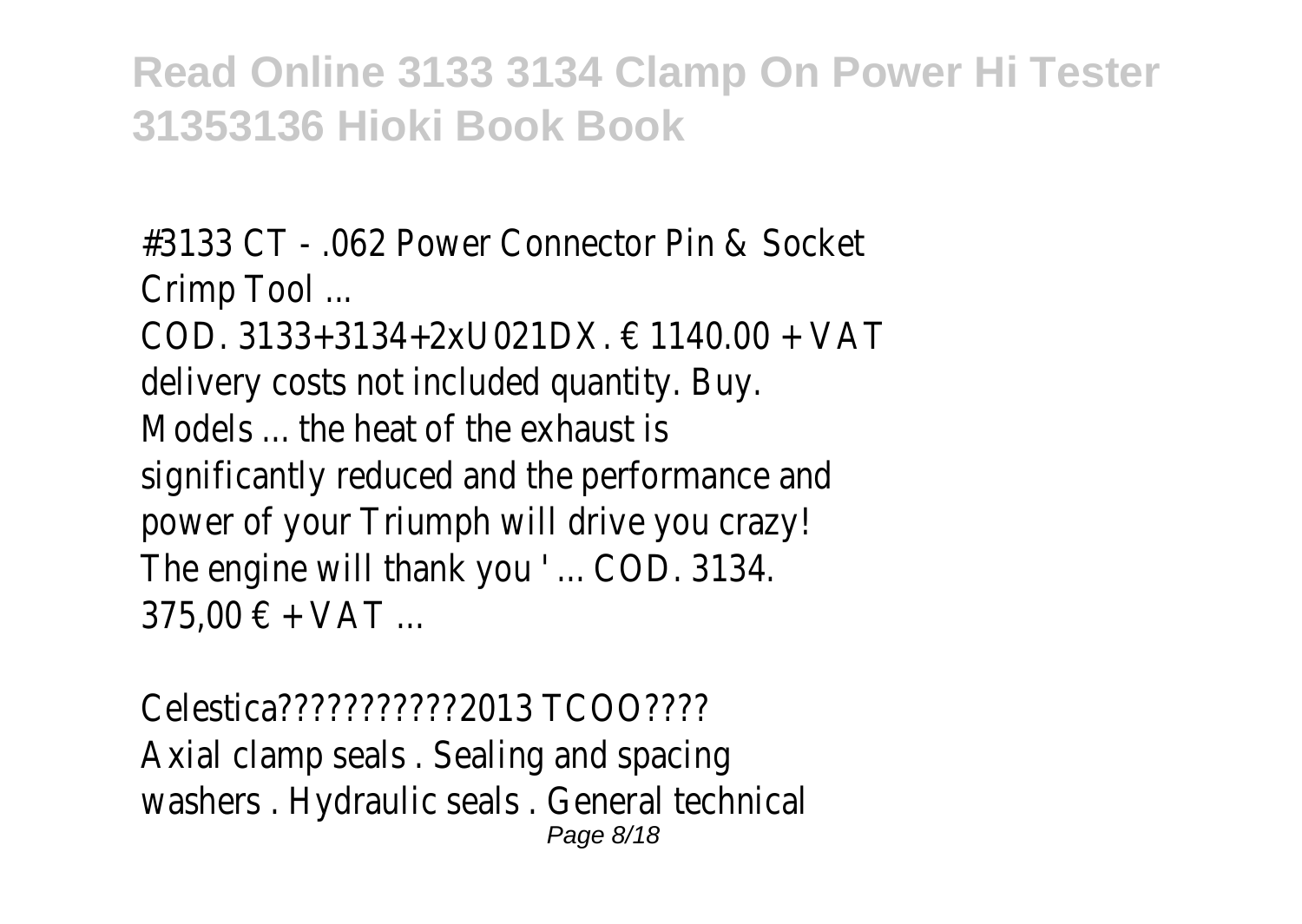information . Piston Seals . Rod and buffer seals . Wiper seals . Guide rings and guide strips . O-rings and back-up rings . Fluid handling seals . SKF Spectraseal . Wellhead seals . Machined seals . Fluid power seals . Power transmission seals . Large ...

Title 35-A, §3133-A: Significant agreements and contracts ...

Pipe Clamp Unlined 2 Piece Nom. Bore 6" - 159-168mm OD Zinc Plated £1.66 Inc. VAT / Each £1.38 Ex. VAT / Each

Hioki 3133 - Clamp On Power Tester - - Rents Page  $9/18$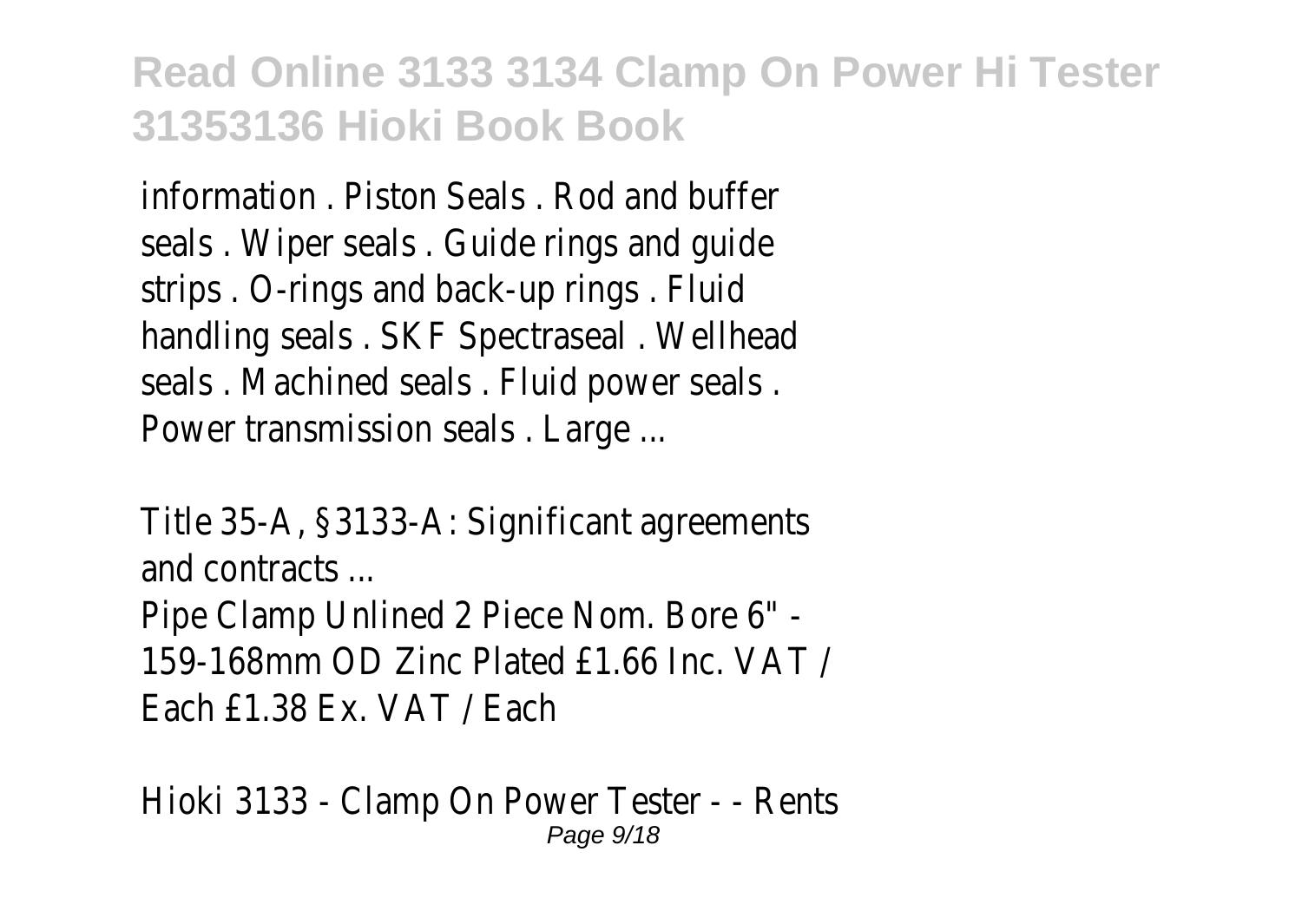and Sales ...

Connect the white fixture wire (square and/or rigid) to the neutral power line wire with a wire nut. Connect the black fixture wire (round and/or smooth) to the hot power line wire with a wire nut. Neatly place all the wires into the junction box, place the canopy onto the mounting plate, and secure it in place by screwing the collar nut onto the screw collar.

4D Number: 3134 - Sports Toto Power Management. AC-DC Controllers & Regulators. Offline Controllers (75) Offline Page 10/18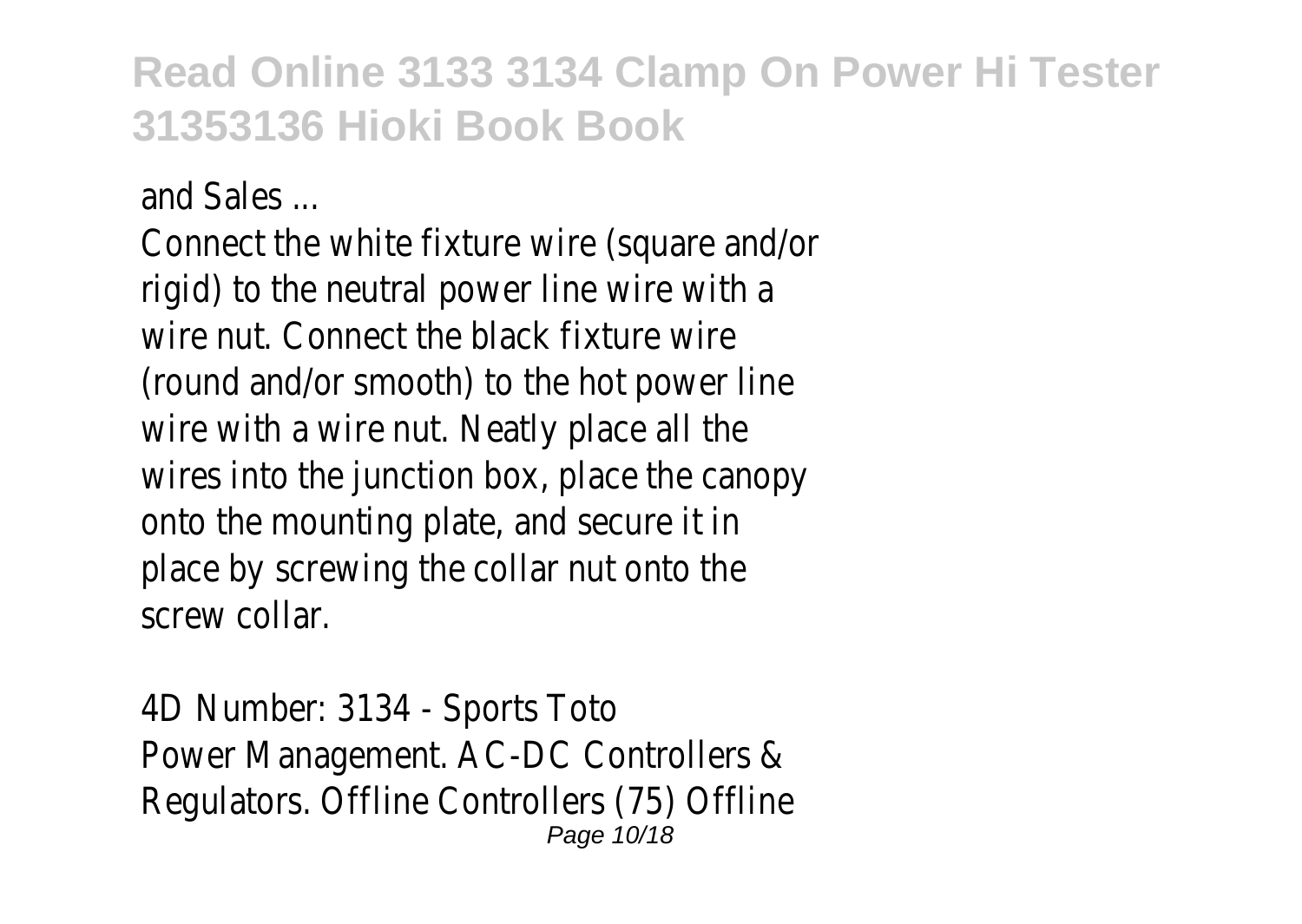Regulators (104) Power Factor Controllers (21) Secondary Side Controllers (21) Load Switches. Battery Management. Battery Charge Controllers (13) Battery Fuel Gauges (3) Battery Protection (9) DC-DC Controllers, Converters, & Regulators. Charge Pumps (8 ...

3133 MakTime | Russian Chronograph Movement | STRELA Watch Item # 3133 CT: Item Application.062 Pin & Sockets - Male / Female Terminals Ref: Molex 1719C; 1101008: Crimp/HEX/Wire Sizes: Conductor & insulation crimp -"B" type, 2 cavities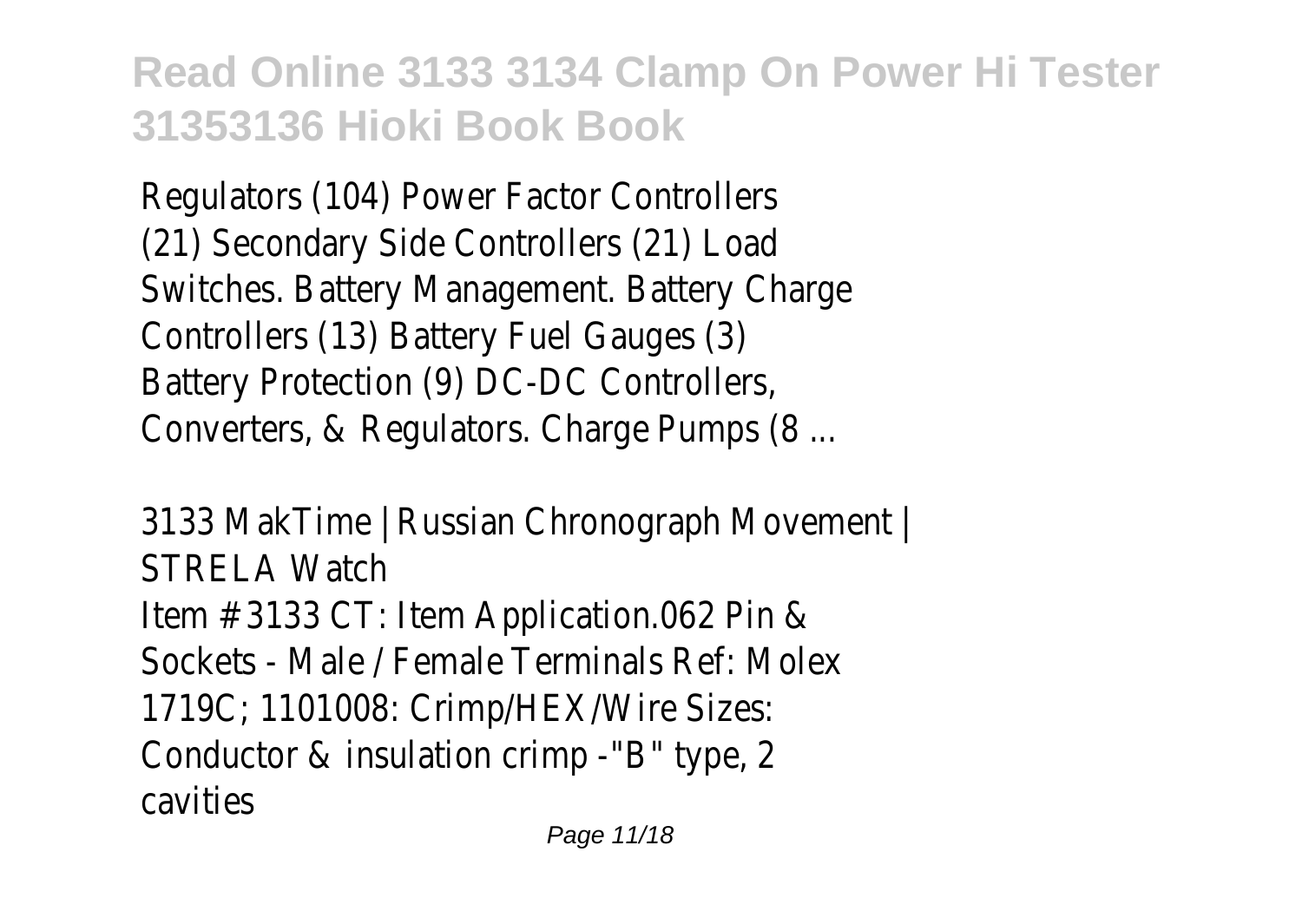Discontinued Products - Hioki Hioki 3133 Clamp On Power Tester: Features Photo Request a Quote / Enquiry: Please fill in the form for more information about Hioki 3133. \* Required to fill . Your Information \* Company Name: \* Contact Person: \* Email Address: @ \* Contact No.: Fax No.: \* Enquiry Type: \* Enquiry ...

H 3134 | SKF 3134\_0\_Datasheet - May 13, 2011 1 Datasheet 3134 - Micro Load Cell (0-20kg) - CZL635 What do you have to know? A load cell is a force Page 12/18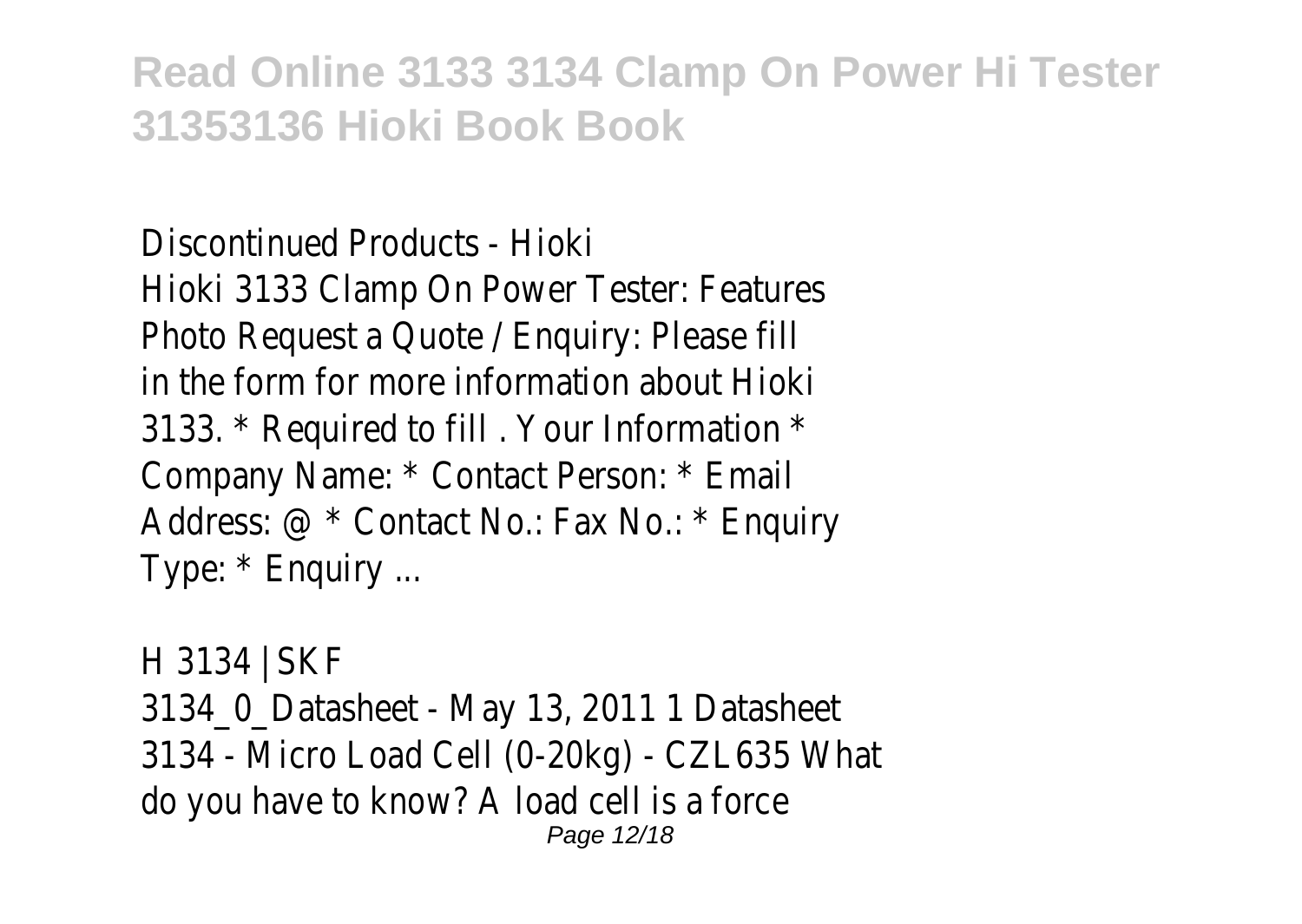sensing module - a carefully designed metal structure, with small elements called strain gauges mounted in precise locations on the structure. Load cells are designed to measure a specific force, and ignore other

Title 35-A, §3134: Long-range plan - Maine Legislature Power Charm Bracelet #3133: Power,Charm Bracelet, Larimar, Aquamarine, Amethyst, Citrine, Moonstone, 5th Chakra Throat, 6th Chakra Third Eye, 7th Chakra Crown, Blue, Purple. Reviews ... Silver Cuff Family Goddess Charm Bracelet #3132 Protection Charm Page 13/18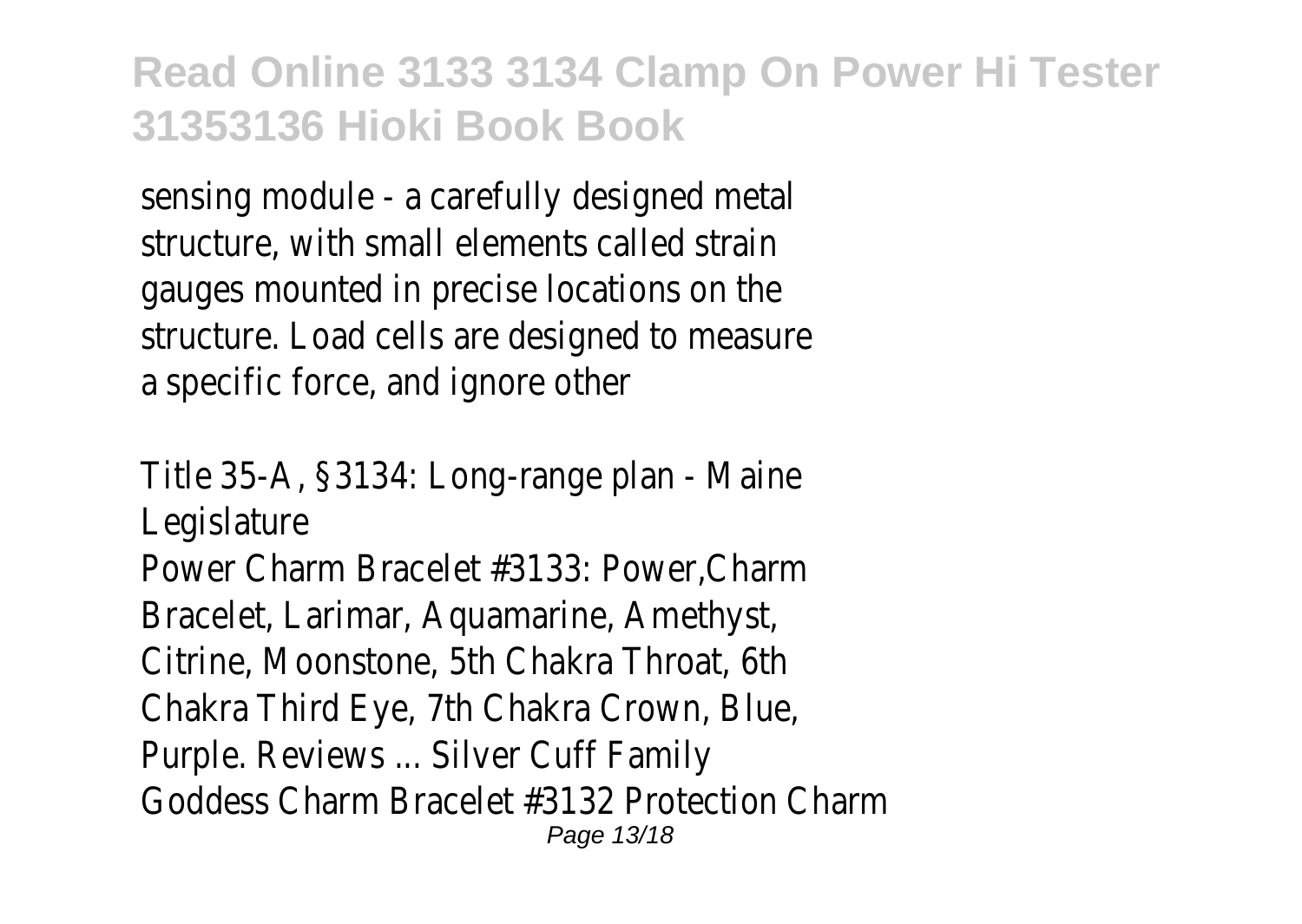Bracelet #3134.

Project management on the establishment of raw material ... Sports Toto 4D number: 3134 - past results, winning history and statistics. Since: 1992-05-06.

Headpipe Triumph without catalitic converter Power Lock Scotty's most popular valuepriced, positive locking, open style Rod Holder. The Power Lock is designed with a universal cradle that holds virtually any reel type and has a front locking ring to Page 14/18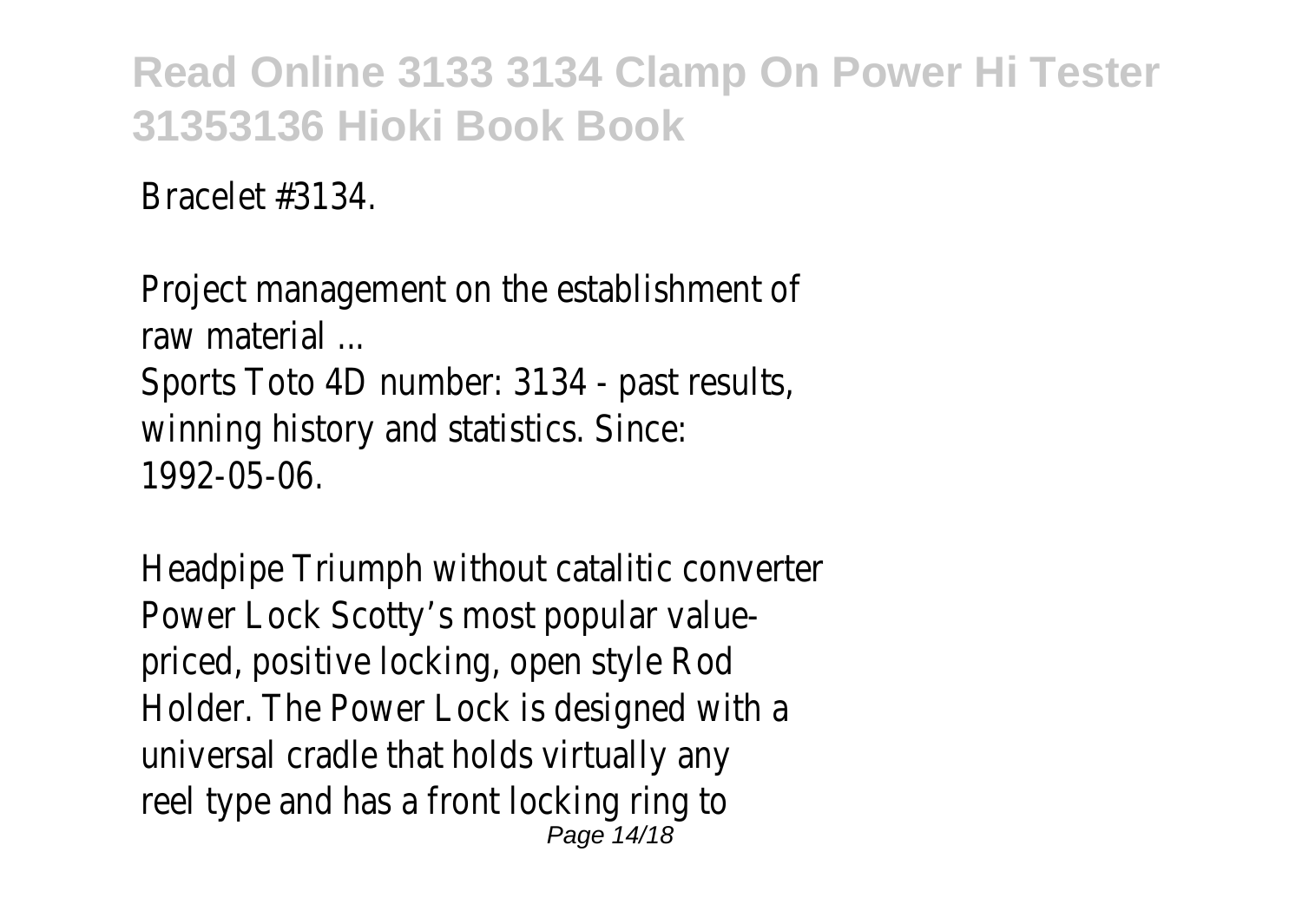prevent rod loss while traveling. Made from fibre reinforced engineering grade nylon, providing strength, resilience and reliability.

3133\_0 Micro Load Cell (0-5kg) CZL635 4. Filing fee. A utility or utilities filing a petition under this section shall pay to the Public Utilities Commission at the time of filing an amount equal to 2/100 of 1% of the estimated cost of the contract or agreement. The utility or utilities, at or before the time of filing of notice of its intent to file the petition, may request the Page 15/18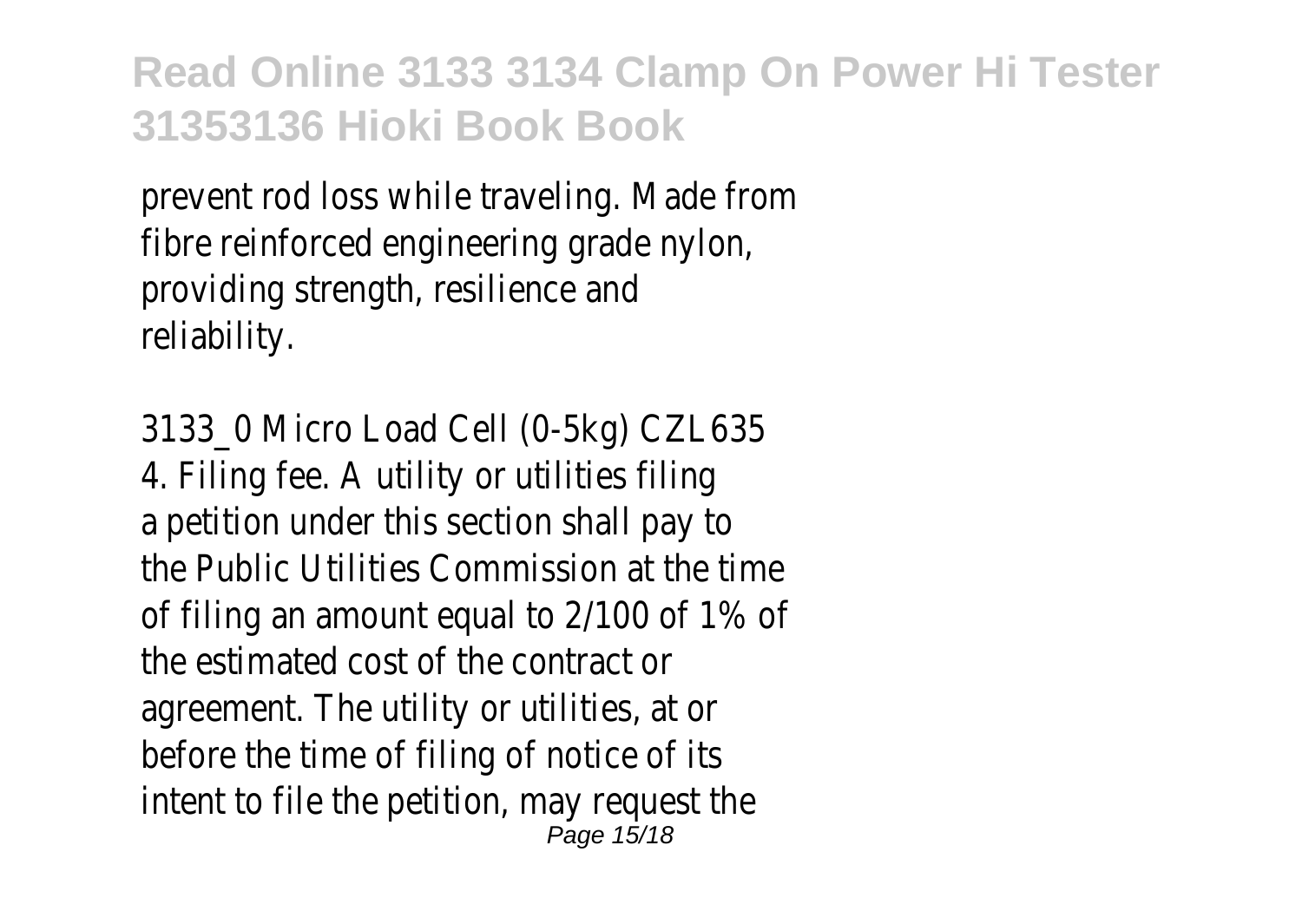commission to waive all or a portion of the filing ...

Installation Instructions for F3133-5-F3134-6-F3135-9 ...

as small signal and medium power amplifiers as well as high speed, high current switching applications. • PNP Silicon Epitaxial Transistors MECHAN TO-5 Colled 0.'340J \* 0.370 olwjf T 0.33J 0.305 01,\* iDIAl [0.100 MINk-H DETAILS Of OUT — 1— LINE IN THIS ZONt OPTIONAL riCAL OUTLINE or in contact with case. J0.200-1 K-M-j-o.ioo  $\pm 1$  ...